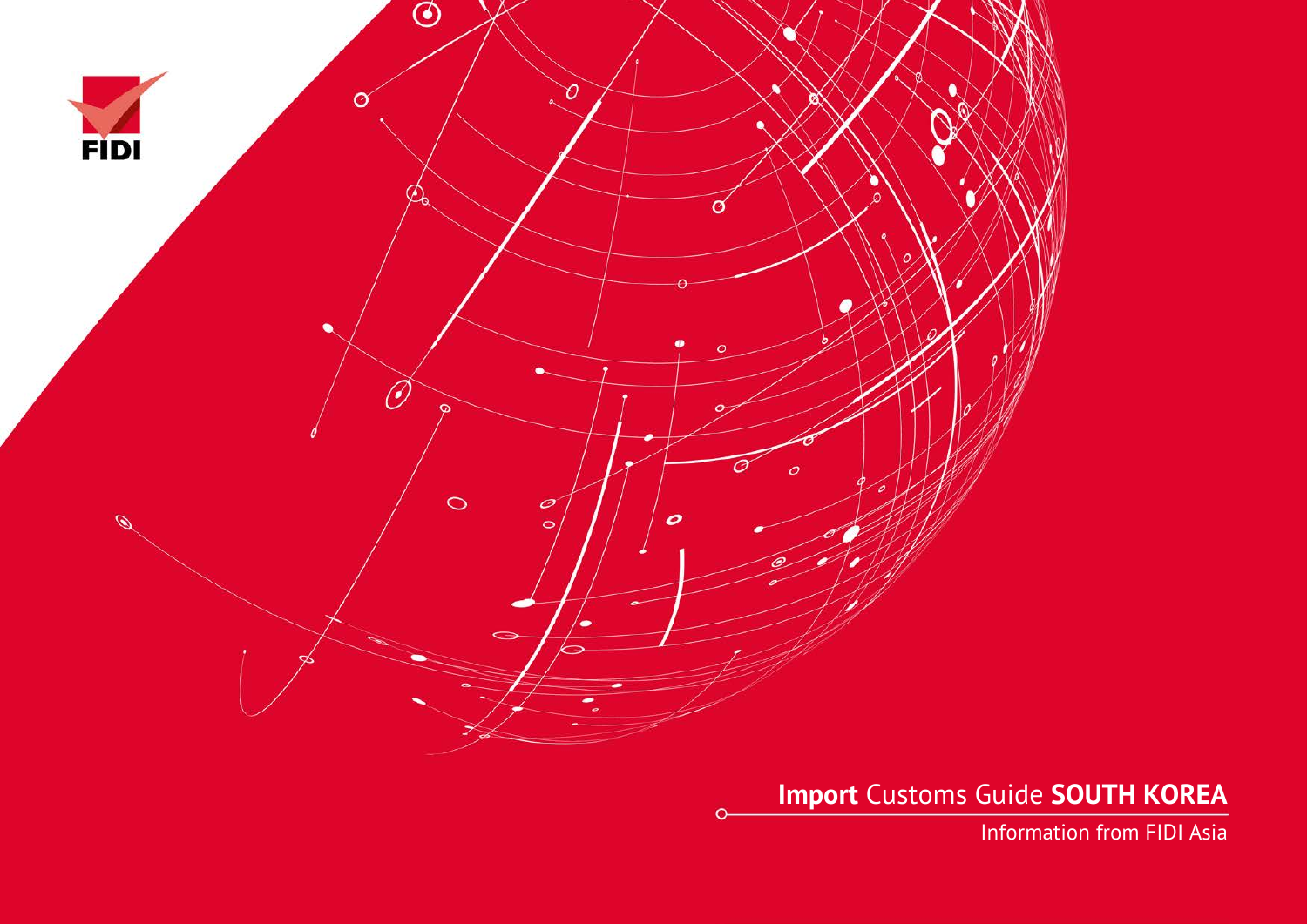## **Customs guide** KOREA

## **The global quality standard for international moving.**

The FAIM label is your global assurance for a smooth, safe and comprehensive relocation process.



FIDI ACCREDITED<br>INTERNATIONAL **MOVER** 



| <b>GOODS</b>                 | <b>DOCUMENTS REQUIRED</b> | <b>CUSTOMS PRESCRIPTIONS</b>                                                                                                                                                                                                                                                                                                                                                                                                                                                                             | <b>REMARKS</b>                                                                                                                                                                                                                                                                                                                                                                                                                     |
|------------------------------|---------------------------|----------------------------------------------------------------------------------------------------------------------------------------------------------------------------------------------------------------------------------------------------------------------------------------------------------------------------------------------------------------------------------------------------------------------------------------------------------------------------------------------------------|------------------------------------------------------------------------------------------------------------------------------------------------------------------------------------------------------------------------------------------------------------------------------------------------------------------------------------------------------------------------------------------------------------------------------------|
| <b>General information</b>   |                           | • Consignment instructions - Air and Sea<br>shipments:<br>Shipper: Client's FULL name as on passport<br>should be declared.<br>Client's FULL name as on passport,<br>(Final Destination City Republic of Korea)<br>c/o your Korean agent's name,<br>Client's Korean address,<br>Your Korean agent's phone.<br>Notify: your Korean agent's name, address,<br>your Korean agent's phone.<br>• Description Section:<br>For LCL shipment, actual no. of cartons<br>needs to be declared with L/V quantities. | Please contact your destination agent<br>should you have any questions.<br>In case of SOFA shipment, APO address<br>should be inserted into Consignee's info.<br>C/O phrase should be duly inserted into the<br>consignee's section in any cases. Some SS<br>Lines would not accept the B/L with the C/L<br>phrases described in description of goods<br>due to the lack of space on the Consignee<br>even there is ** mark added. |
| <b>Korean Customs Houses</b> |                           | • Final designated destination cities for<br>delivery will be the Customs Houses of<br>either Seoul, Daejeon or Busan.<br>• Seoul Customs:<br>Residence in Seoul and Incheon,<br>Gyeonggi Province, Gangwon Province via<br>POE Busan/Incheon<br>• Daejeon Customs:<br>Residence in Daejeon, Chungchung<br>Province, Gwangju & Jeolla Province via<br>POE Busan.                                                                                                                                         | In case of the container booking at the<br>origin, please be informed that Seoul<br>customs office is located in Gimpo area,<br>which is one hour away from Seoul. If the<br>booking is made based on the Seoul<br>container terminal, additional transportation<br>charge might incur due to the distance<br>between Seoul and Gimpo.                                                                                             |

All rights reserved. This publication may not be reproduced in any form without the permission of the FIDI Global Alliance. The FIDI Global Alliance cannot take responsibility for the contents

of this publication. It is recommended to verify this information with a FIDI Affiliate prior to shipping. This document is produced based on the information supplied at the mentioned date.

**FIDI Import** Customs Guide SOUTH KOREA **Last updated on 1 Jan. 2020** 2/9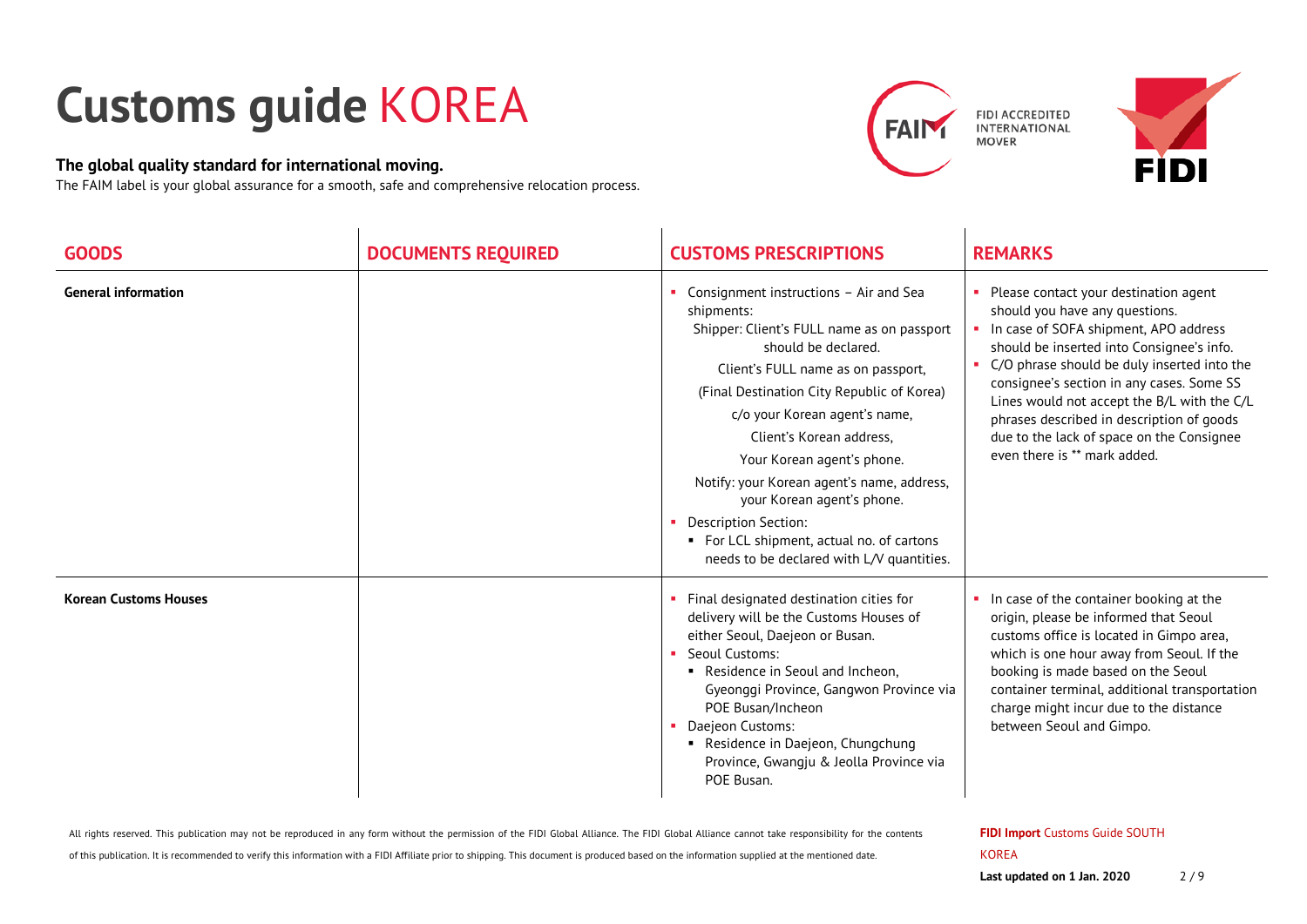| <b>GOODS</b>           | <b>DOCUMENTS REQUIRED</b>                                                                                                                                                                                                                                                                                                                                                                                                                                                                                                                                                                                                                                                                                                                                                                                                                                                                 | <b>CUSTOMS PRESCRIPTIONS</b>                                                                                                                                                                                                                                                                                                                                                                                                                                                                                                                                                                                                                                                                                                                                                                                                                                                                                                                                                                                                                                       | <b>REMARKS</b>                                                                                                                                                                                                                                                                                                                                                                                                                                                                                                                                                                                                                                                                                                              |
|------------------------|-------------------------------------------------------------------------------------------------------------------------------------------------------------------------------------------------------------------------------------------------------------------------------------------------------------------------------------------------------------------------------------------------------------------------------------------------------------------------------------------------------------------------------------------------------------------------------------------------------------------------------------------------------------------------------------------------------------------------------------------------------------------------------------------------------------------------------------------------------------------------------------------|--------------------------------------------------------------------------------------------------------------------------------------------------------------------------------------------------------------------------------------------------------------------------------------------------------------------------------------------------------------------------------------------------------------------------------------------------------------------------------------------------------------------------------------------------------------------------------------------------------------------------------------------------------------------------------------------------------------------------------------------------------------------------------------------------------------------------------------------------------------------------------------------------------------------------------------------------------------------------------------------------------------------------------------------------------------------|-----------------------------------------------------------------------------------------------------------------------------------------------------------------------------------------------------------------------------------------------------------------------------------------------------------------------------------------------------------------------------------------------------------------------------------------------------------------------------------------------------------------------------------------------------------------------------------------------------------------------------------------------------------------------------------------------------------------------------|
|                        |                                                                                                                                                                                                                                                                                                                                                                                                                                                                                                                                                                                                                                                                                                                                                                                                                                                                                           | • Busan Customs:<br>Residence in Busan and suburb.                                                                                                                                                                                                                                                                                                                                                                                                                                                                                                                                                                                                                                                                                                                                                                                                                                                                                                                                                                                                                 |                                                                                                                                                                                                                                                                                                                                                                                                                                                                                                                                                                                                                                                                                                                             |
| <b>Household goods</b> | $\blacksquare$ For all:<br>• BL or AWB Copy.<br>• Inventory list.<br>• Customs Declaration Forms.<br>• Power of Attorney.<br>• Privacy consent.<br>• Foreigners:<br>• Passport Copy (Identification & Entry<br>Stamp) from Client and accompanying<br>family members.<br>• Marriage certificate, employment letter<br>(incl. start/end date), Entry Stamp copy(or<br>Entry Certificate Ticket).<br>In case Entry Certificate Ticket is not<br>available, Boarding Pass used when<br>entering to Korea would be required<br>instead.<br>• Alien Registration Card (ARC) for all<br>accompanying family members is<br>required for the customs clearance from<br>2019.<br>• Returning Koreans:<br>• Passport copy from client and<br>accompanying family members.<br>• Certificate of entry & exit from client and<br>accompanying family members.<br>• Certificate of Family Relationship. | Requirement for Tuberculosis (TB) Test<br>Certificate Submission - Effective as of<br>March 2nd, 2016:<br>• Certificate of Health (Tuberculosis / TB)<br>will be required for nationals of high TB-<br>burden countries that reside in one of the<br>high TB-burden countries for long-term<br>visa applications (stay period of 91 days<br>or longer).<br>(High TB-burden countries)<br>1 Nepal 2 East Timor 3 Russia 4<br>Malaysia 5 Mongol 6 Myanmar 7<br>Bangladesh ⑧ Vietnam ⑨ Sri Lanka ⑩<br>Uzbekistan (1) India (1) Indonesia (13) China<br>14 Cambodia 15 Kyrgyzstan 16 Thailand 17<br>Pakistan <sup>(18</sup> ) Philippines<br>• Impact on the Foreign Employee / Assignee<br>who will be working in South Korea:<br>• ①If assignee entered Korea on March 2,<br>2016 or after:<br>• Short-term visa holders: required when<br>applying for change of status or<br>extension of stay period to a long-<br>term status.<br>" Long-term visa holders (granted on<br>March 1, 2016 or before) holders:<br>required when applying for alien<br>registration. | • Nationals of High TB-burden countries that<br>do not reside in a High TB-burden country<br>do not need the certificate of health (i.e.<br>Chinese national living in Germany).<br>Goods must arrive at POE/AOE in Korea<br>within 6 months of the owner's arrival.<br>• Clearance is supposed to take place at a<br>bonded warehouse.<br>• Personal effects cannot be customs cleared<br>prior to the shipper's arrival<br>• All incoming shipments excluding<br>diplomatic are subject to open inspection by<br>Korean Customs Authority.<br>All family members' ARC would be essential<br>since their items should be included in the<br>shipment and Korean customs would need<br>the ARC as a proof of stay in Korea. |

of this publication. It is recommended to verify this information with a FIDI Affiliate prior to shipping. This document is produced based on the information supplied at the mentioned date.

**FIDI Import** Customs Guide SOUTH KOREA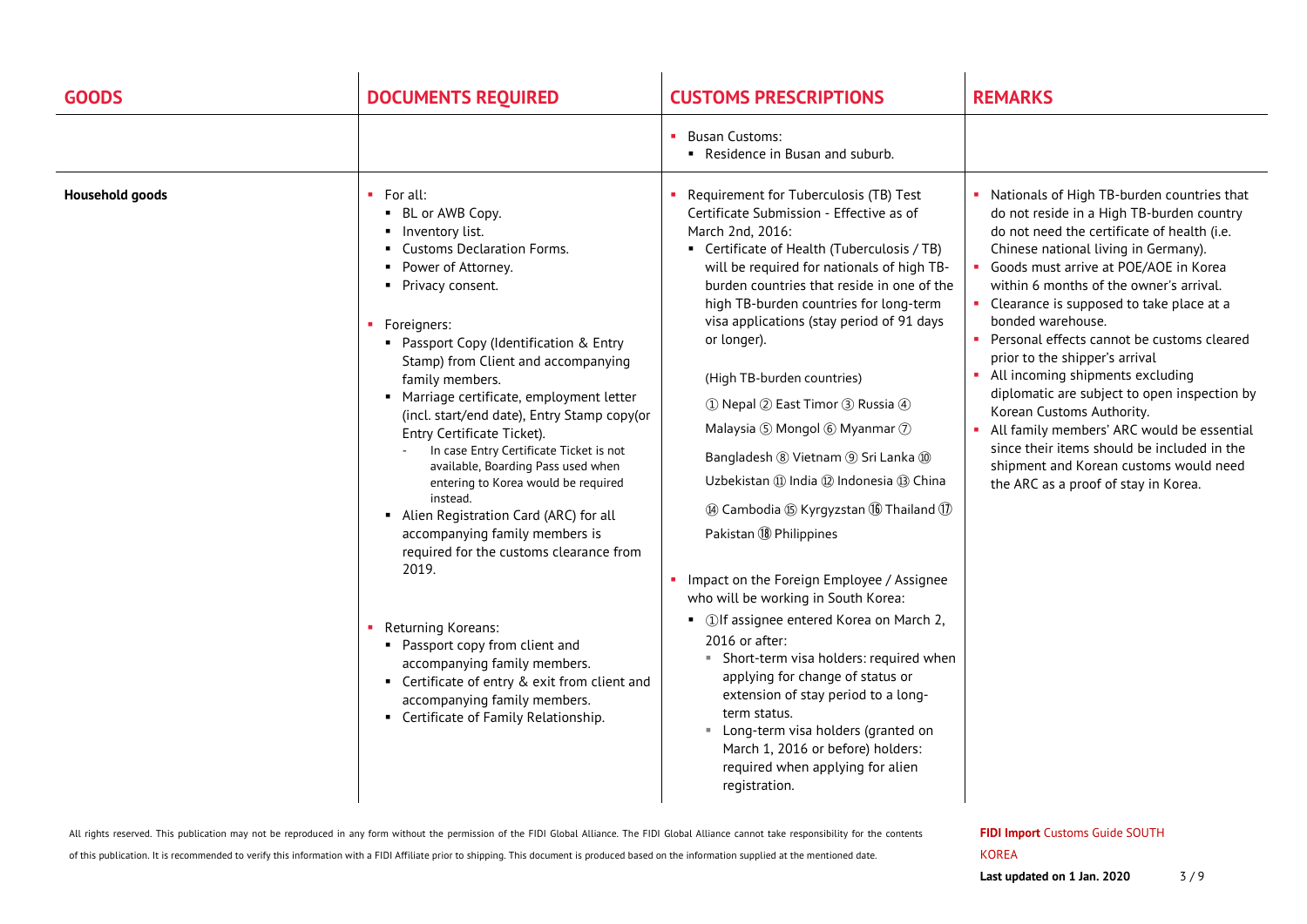| <b>GOODS</b> | <b>DOCUMENTS REQUIRED</b> | <b>CUSTOMS PRESCRIPTIONS</b>                                                                                                                                                                                                                                                                                                                                                                                                                                                                                                                                                                       | <b>REMARKS</b> |
|--------------|---------------------------|----------------------------------------------------------------------------------------------------------------------------------------------------------------------------------------------------------------------------------------------------------------------------------------------------------------------------------------------------------------------------------------------------------------------------------------------------------------------------------------------------------------------------------------------------------------------------------------------------|----------------|
|              |                           | • 2If assignee entered Korea on March 1,<br>2016 or before:<br>Diplomat (A-1), Foreign Government<br>Official (A-2), and International<br>Agreement (A-3) status holders.<br>" Children aged 5 and under.<br>• Short-term status holders who apply<br>for extension of stay period (without<br>converting to long-term status).<br>• Duty free entry:<br>Used household effects, excluding<br>commercial commodities and new high<br>value items.                                                                                                                                                  |                |
|              |                           | • Subject to duties:<br>New furniture 22.5% - 54.8%.<br>New Carpet: 24.3%.<br>• All brand new electrical items (including<br>items used less than 6 months) 20% of<br>Customs assessed value.<br>" Tobacco products.<br>Used or new automobiles, boats, aircrafts,<br>motorcycles.<br>· Jewels.<br>• Upright piano (free if over 6 months old):<br>20%.<br>• Grand piano (free if over 6 months old for<br>piano major diploma holder): 20%.<br>$\blacksquare$ TV over 65" or a second TV over (29" -<br>49").<br>Second and next golf club: 8%.<br>Second and next ski: 20%.<br>Air cleaner: 20%. |                |

of this publication. It is recommended to verify this information with a FIDI Affiliate prior to shipping. This document is produced based on the information supplied at the mentioned date.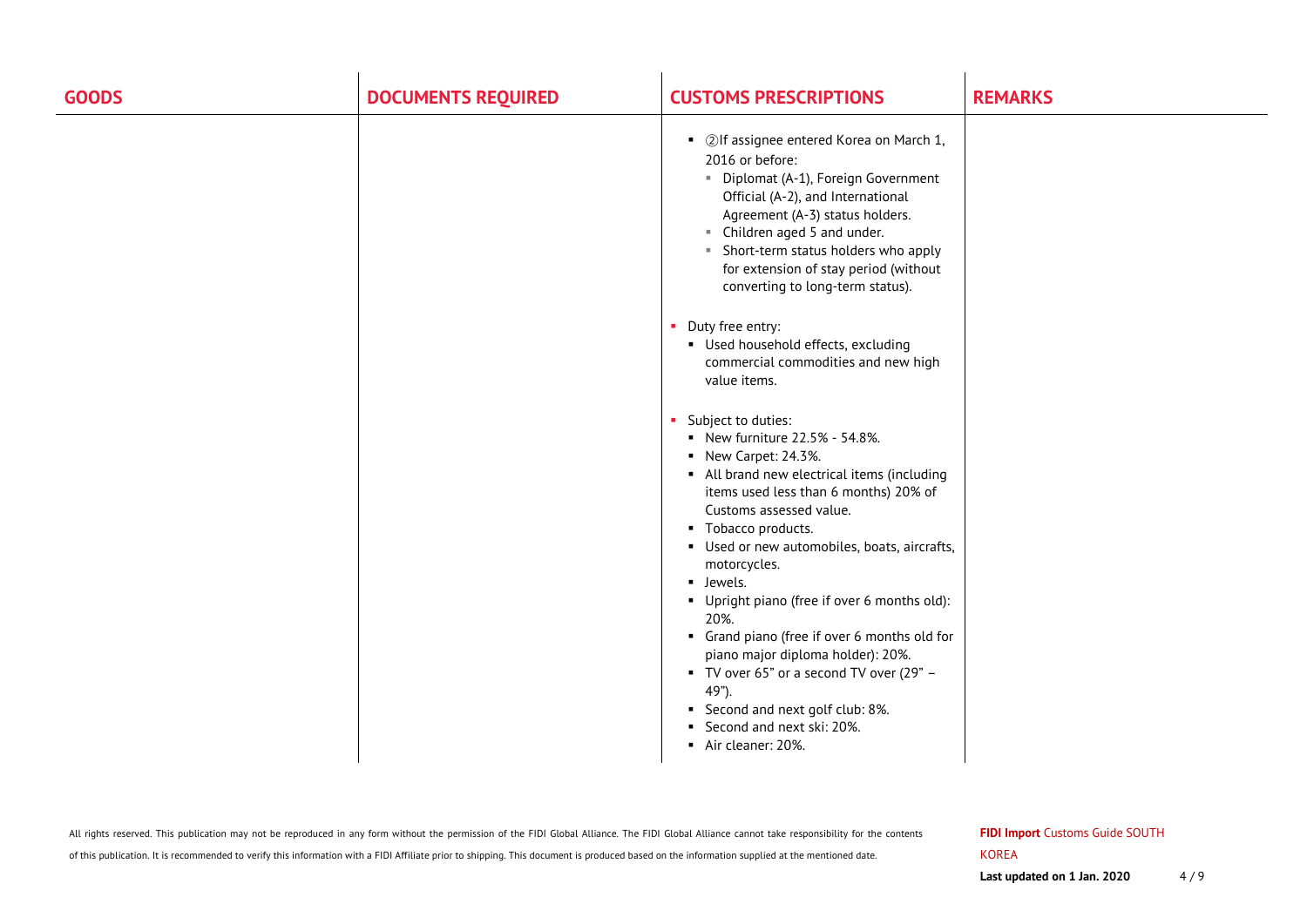| <b>GOODS</b>                            | <b>DOCUMENTS REQUIRED</b>                                                                                                                                                                                   | <b>CUSTOMS PRESCRIPTIONS</b>                                                                                                                  | <b>REMARKS</b>                                                                                                                                                                                                                                                                                                                                                                                                                                                                                                                                                                                                                                                                                                                                                                                                                                                                                                                                                                                                                        |
|-----------------------------------------|-------------------------------------------------------------------------------------------------------------------------------------------------------------------------------------------------------------|-----------------------------------------------------------------------------------------------------------------------------------------------|---------------------------------------------------------------------------------------------------------------------------------------------------------------------------------------------------------------------------------------------------------------------------------------------------------------------------------------------------------------------------------------------------------------------------------------------------------------------------------------------------------------------------------------------------------------------------------------------------------------------------------------------------------------------------------------------------------------------------------------------------------------------------------------------------------------------------------------------------------------------------------------------------------------------------------------------------------------------------------------------------------------------------------------|
| Household Goods & Vehicle for Diplomats | BL or AWB copy.<br>Packing list.<br>Passport copy.<br>Application for duty exemption issued by<br>Foreign Affairs Ministry of Korea.<br>Power of attorney.<br>Automobile title.<br>Diplomatic ID card copy. | • Customs duty exemption for vehicles,<br>showing:<br>• VIN (Vehicle Identity Number).<br>" Year of car.<br>Model, Brand.<br>· Engine number. | • The Embassy or Organization's official stamp<br>should be put on all pages of these listed<br>documents.<br>Documentary clearance without physical<br>inspection.<br>The vehicle cannot be sold or transferred to<br>non-diplomatic individual for three (3) years,<br>however, sale or transfer between<br>diplomatic individuals is authorized.<br>• In case of sale or transfer to non-diplomatic<br>individual within three (3) years, customs<br>duty/tax shall be charged by the Korean<br>Customs.<br>The vehicle must be listed on the inventory<br>with full technical specifications (make,<br>model, plate number, year, etc.).<br>• If Diplomat ID card is still in progress,<br>Certificate of Employment with exact<br>employment period would be mandatory.<br>• In case of SOFA/DIPLOMATIC shipments,<br>container would not be forwarded to the<br>customs and the clearance would be done at<br>the container yard. DEMURRAGE free time<br>(not for the detention) extension up to two<br>weeks is recommendable. |
| <b>Precious metal objects</b>           |                                                                                                                                                                                                             | Subject to payment of duties.                                                                                                                 |                                                                                                                                                                                                                                                                                                                                                                                                                                                                                                                                                                                                                                                                                                                                                                                                                                                                                                                                                                                                                                       |
| <b>Presents &amp; Souvenirs</b>         |                                                                                                                                                                                                             | Subject to payment of duties for high valued<br>items.                                                                                        |                                                                                                                                                                                                                                                                                                                                                                                                                                                                                                                                                                                                                                                                                                                                                                                                                                                                                                                                                                                                                                       |
| Antiques, works of art                  |                                                                                                                                                                                                             | Duty free entry unless they are national<br>treasures.                                                                                        |                                                                                                                                                                                                                                                                                                                                                                                                                                                                                                                                                                                                                                                                                                                                                                                                                                                                                                                                                                                                                                       |

of this publication. It is recommended to verify this information with a FIDI Affiliate prior to shipping. This document is produced based on the information supplied at the mentioned date.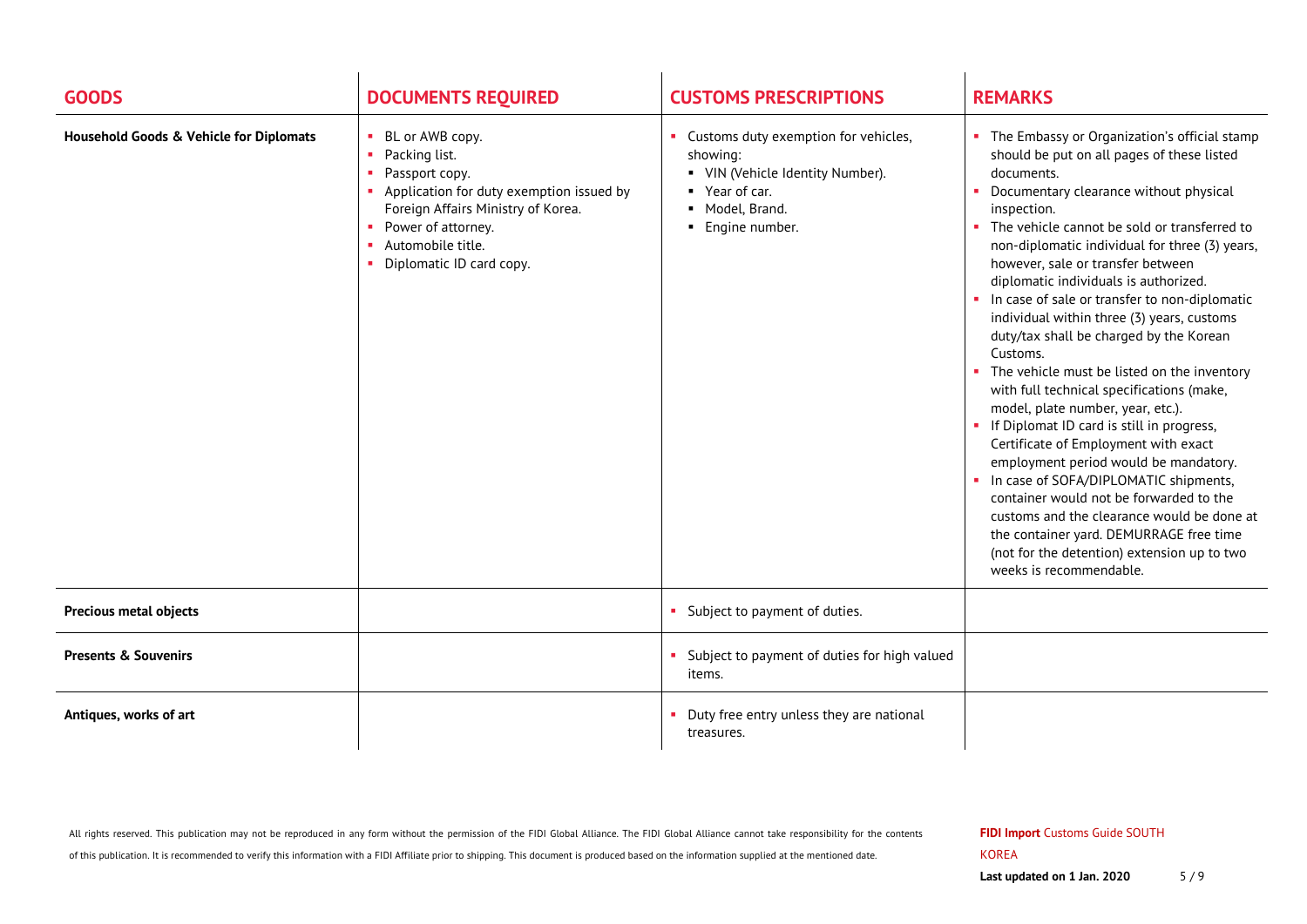| <b>GOODS</b>                               | <b>DOCUMENTS REQUIRED</b>                                                                                                                                      | <b>CUSTOMS PRESCRIPTIONS</b>                                                                                                                                                                                                                                                                                                                                                      | <b>REMARKS</b>                                                                                                                                                                                                                                                                                                                                                                      |
|--------------------------------------------|----------------------------------------------------------------------------------------------------------------------------------------------------------------|-----------------------------------------------------------------------------------------------------------------------------------------------------------------------------------------------------------------------------------------------------------------------------------------------------------------------------------------------------------------------------------|-------------------------------------------------------------------------------------------------------------------------------------------------------------------------------------------------------------------------------------------------------------------------------------------------------------------------------------------------------------------------------------|
| Vehicle, motorcycle & mechanical equipment | Original Title.<br>$\mathbf{r}$<br>Original Registration Certificate.<br>Original Purchase Receipt or Invoice.<br>×.<br>• Insurance policy (original or copy). | • Subject to payment of duties.                                                                                                                                                                                                                                                                                                                                                   | • Vehicle must be listed on the inventory with<br>full technical specifications (make, model,<br>plate n°, year, etc.).<br>Must be registered under consignee name<br>$\mathbf{u}$<br>for at least three months at origin.<br>Domestic Vehicle Insurance should be<br>prepared before the clearance and it should<br>be valid at least two weeks from the date of<br>the clearance. |
| <b>Prohibited items</b>                    |                                                                                                                                                                | • Drugs.<br>• Firearms (can only be imported with a<br>special permit from the proper Korean<br>authority).<br>Ammunition.<br>Pornographic material.<br>Imitation of bank notes and coins.                                                                                                                                                                                        |                                                                                                                                                                                                                                                                                                                                                                                     |
| <b>Wine &amp; Alcohols</b>                 |                                                                                                                                                                | Duty free for one bottle of wine or spirit per<br>adult.<br>Detailed list of liquor, photos and official<br>receipts of each bottle would be mandatory<br>for the customs clearance<br>For exceeding quantities, the following<br>Customs duty/tax rates apply based on<br>Customs assessed value:<br>■ Wine: 68.25 %.<br>Cognac: 144.9%.<br>• Whiskey: 155.5%.<br>Beer: 210.31%. | Above rules apply also to diplomats. Please<br>check with your local embassy/destination<br>agent before shipping.                                                                                                                                                                                                                                                                  |
| Food                                       |                                                                                                                                                                | • No food in air shipment.<br>Subject to payment of 20% duty if total<br>amount is too large as part of household<br>goods.<br>One small box max. for the sea shipment.                                                                                                                                                                                                           | Small amount of dried & sealed food are<br>okay in sea shipment.                                                                                                                                                                                                                                                                                                                    |

All rights reserved. This publication may not be reproduced in any form without the permission of the FIDI Global Alliance. The FIDI Global Alliance cannot take responsibility for the contents

of this publication. It is recommended to verify this information with a FIDI Affiliate prior to shipping. This document is produced based on the information supplied at the mentioned date.

**FIDI Import** Customs Guide SOUTH KOREA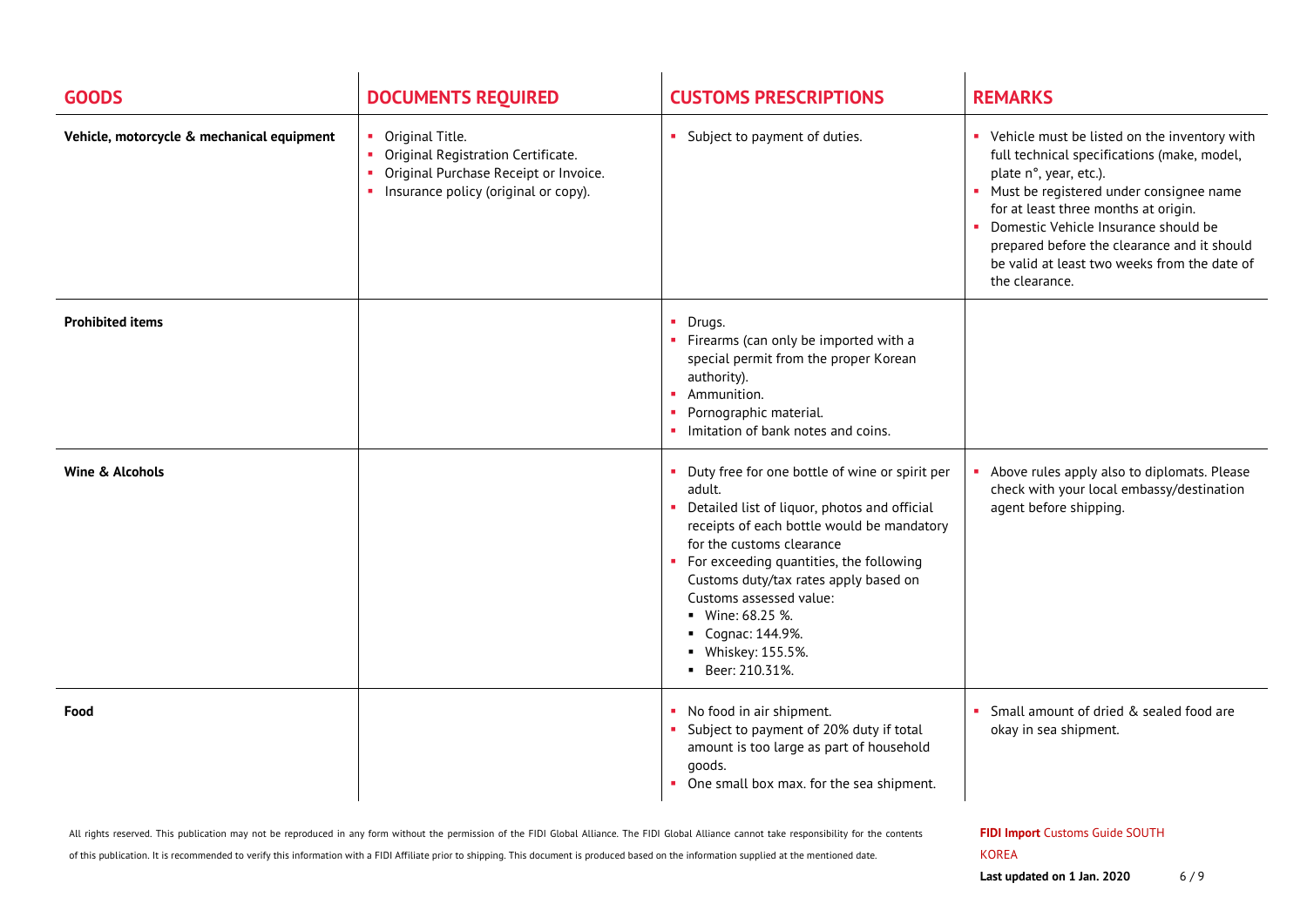| <b>GOODS</b>                   | <b>DOCUMENTS REQUIRED</b>                                                                                                                                                                                                                                                                                                                                                                                                                                                                                                                                                                                                                                                                                                                                                                                                                                                                                                        | <b>CUSTOMS PRESCRIPTIONS</b>                                                                                                                                                                                                               | <b>REMARKS</b>                                                                                                                                                                                                                                                                                                                                                                                                                                                                                 |
|--------------------------------|----------------------------------------------------------------------------------------------------------------------------------------------------------------------------------------------------------------------------------------------------------------------------------------------------------------------------------------------------------------------------------------------------------------------------------------------------------------------------------------------------------------------------------------------------------------------------------------------------------------------------------------------------------------------------------------------------------------------------------------------------------------------------------------------------------------------------------------------------------------------------------------------------------------------------------|--------------------------------------------------------------------------------------------------------------------------------------------------------------------------------------------------------------------------------------------|------------------------------------------------------------------------------------------------------------------------------------------------------------------------------------------------------------------------------------------------------------------------------------------------------------------------------------------------------------------------------------------------------------------------------------------------------------------------------------------------|
|                                |                                                                                                                                                                                                                                                                                                                                                                                                                                                                                                                                                                                                                                                                                                                                                                                                                                                                                                                                  | Dried, unused, unopen and commercially<br>packed items would be only allowed.                                                                                                                                                              |                                                                                                                                                                                                                                                                                                                                                                                                                                                                                                |
| <b>Plants &amp; Vegetables</b> | Quarantine certificate of the entrance<br>administration office of airport.                                                                                                                                                                                                                                                                                                                                                                                                                                                                                                                                                                                                                                                                                                                                                                                                                                                      | • Duty free entry.                                                                                                                                                                                                                         |                                                                                                                                                                                                                                                                                                                                                                                                                                                                                                |
| <b>Pets</b>                    | • Under 3 months old docs & cats from any<br>country:<br>Microchip (ISO 11784/11785).<br>• Valid Official Health Certificate from<br>Government official vet.<br>• Including microchip number and the pet<br>is healthy and fit to travel.<br>• Over 3 months old docs & cats from rabies<br>free country:<br>• Microchip (ISO standard)<br>• Valid Official Health Certificate from<br>Government official vet:<br>■ Microchip number.<br>• Official vet must certify the pet is<br>healthy and fit to travel.<br>Over 3 months old docs & cats from non-<br>rabies free country:<br>• Microchip (ISO 11784/11785)<br>Rabies antibody test between 30 days-<br>24months prior to travel<br>" Minimum waiting period from blood<br>serum collection date is 30 days.<br>Result should be equal or more than<br>0.5IU/ML.<br>• Valid official health certificate from<br>government official vet including;<br>■ Microchip number | • There is no mandatory quarantine period<br>unless pet does not meet the regulation. If<br>in such case, pet will be quarantined until<br>the pet meets the regulation or will be<br>returned to the origin country where it<br>departed. | Effective since 1 Dec. 2012.<br>Dogs and cats will be released only after<br>being inspected by an animal quarantine<br>official at the airport of entry. If the<br>customs documents are prepared properly,<br>dogs/cats can be released within 24 hours.<br>As it normally takes about 5-6 hours from<br>arrival at AOE Incheon to delivery residence<br>in Seoul, please arrange the airplane which<br>lands at AOE in the morning time during<br>weekdays.<br>Birds: 5 days of quarantine. |

All rights reserved. This publication may not be reproduced in any form without the permission of the FIDI Global Alliance. The FIDI Global Alliance cannot take responsibility for the contents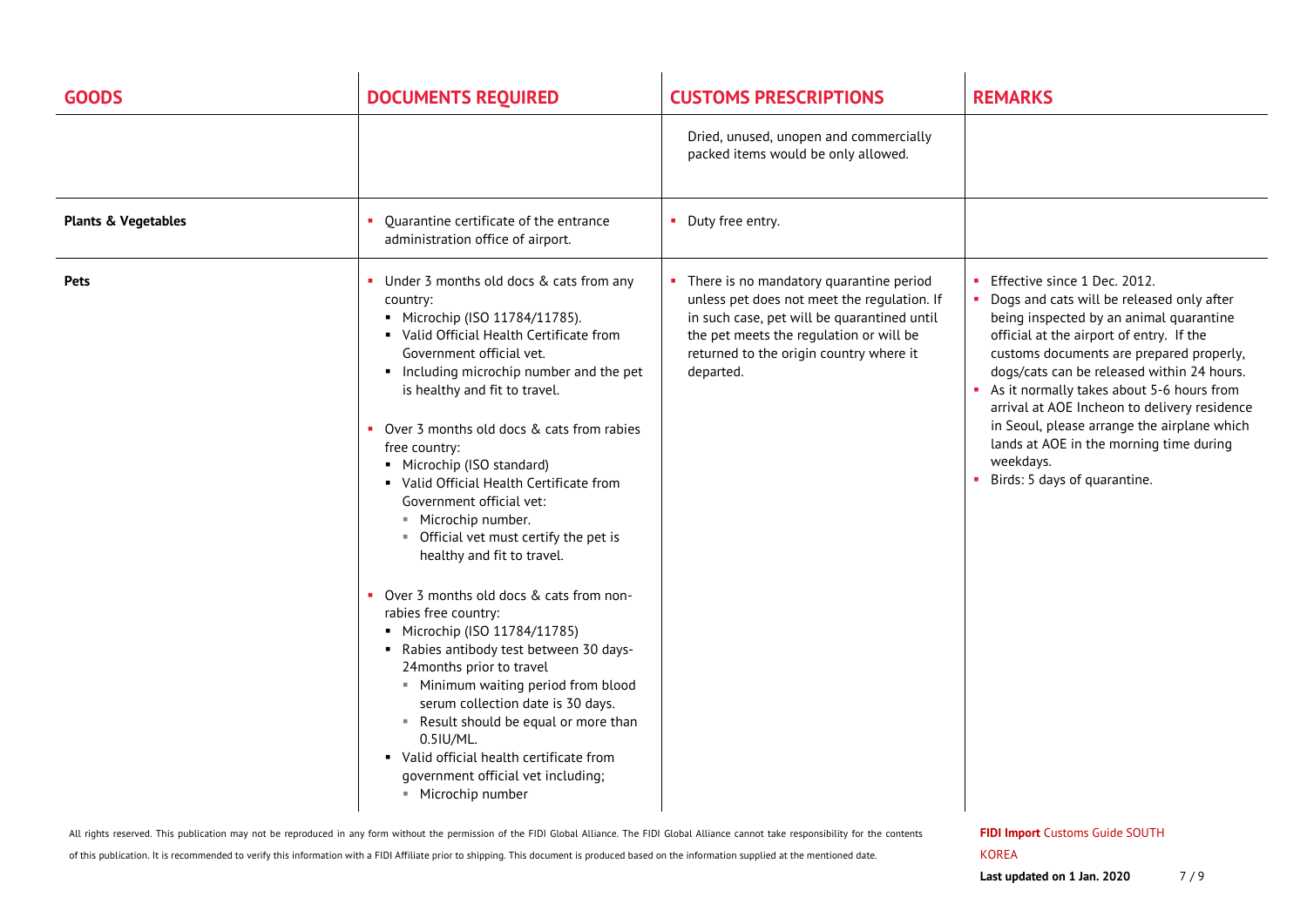| <b>GOODS</b>                                                       | <b>DOCUMENTS REQUIRED</b>                                                                                                                                                                                                                                                                                                                                                                                 | <b>CUSTOMS PRESCRIPTIONS</b>                                                                                                                 | <b>REMARKS</b> |
|--------------------------------------------------------------------|-----------------------------------------------------------------------------------------------------------------------------------------------------------------------------------------------------------------------------------------------------------------------------------------------------------------------------------------------------------------------------------------------------------|----------------------------------------------------------------------------------------------------------------------------------------------|----------------|
|                                                                    | ■ Blood test result<br>Laboratory details<br>×.<br>Official vet must certify the pet is in<br>m.<br>good health.                                                                                                                                                                                                                                                                                          |                                                                                                                                              |                |
|                                                                    | Dogs & Cats from Malaysia, Cats from<br>×.<br>Australia:<br>• Official health certificate from<br>Government including:<br>Animal has been kept in a Hendra and<br>Nipah virus free region, or<br>Animal has been kept in a Hendra and<br>Nipah virus free area for 60 days prior to<br>export and confirms a negative blood test<br>result for Hendra and Nipah Virus within<br>14 days prior to import. |                                                                                                                                              |                |
| Firearms, pistols, rifles, explosives, swards,<br>drugs, narcotics | Special official permit.<br>×                                                                                                                                                                                                                                                                                                                                                                             |                                                                                                                                              |                |
| <b>Prohibited Goods</b>                                            |                                                                                                                                                                                                                                                                                                                                                                                                           | Pornographic materials.<br>• Forged notes.<br>Pirated editions.<br>Counterfeits<br>• Animal related items, agricultural items and<br>weapons |                |

All rights reserved. This publication may not be reproduced in any form without the permission of the FIDI Global Alliance. The FIDI Global Alliance cannot take responsibility for the contents

**Last updated on 1 Jan. 2020** 8/9